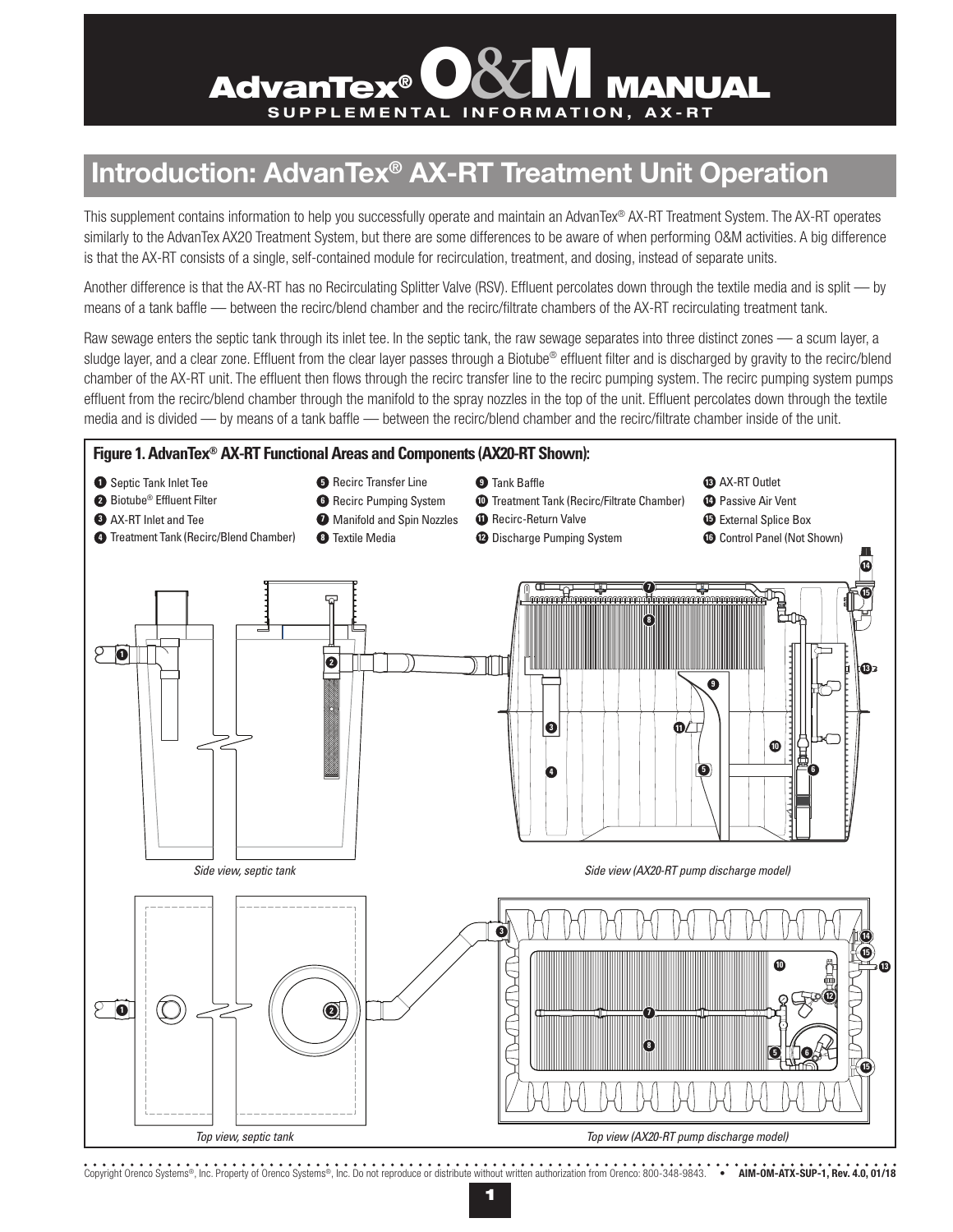# **AdvanTex®** SUPPLEMENTAL INFORMATION, AX-RT

## **Introduction to AdvanTex AX-RT, continued**

The recirc pump's operation is controlled by a timer in the control panel. It allows the pump to dose the textile media for short periods (usually 0.8 to 1.0 minutes), typically 72 times a day. These frequent "micro-doses," which optimize the treatment process, occur 24 hours a day, to maintain the proper biological environment.

Treated effluent can be discharged to the drainfield by means of a discharge pump system or by gravity discharge. The "High Level Alarm" and "ON" floats for the discharge pump are set at the factory and are non-adjustable. Dose volume for the discharge pump system is determined by adjustments to the "OFF" float. AX-RT units with gravity discharge simply discharge when the level of treated effluent in the recirc/filtrate chamber is at the level of the discharge outlet. For units equipped with UV disinfection, the effluent passes through the UV treatment unit before being pumped or flowing by gravity to final dispersal.

## **Typical Site Plan for an AdvanTex AX-RT Treatment Unit**

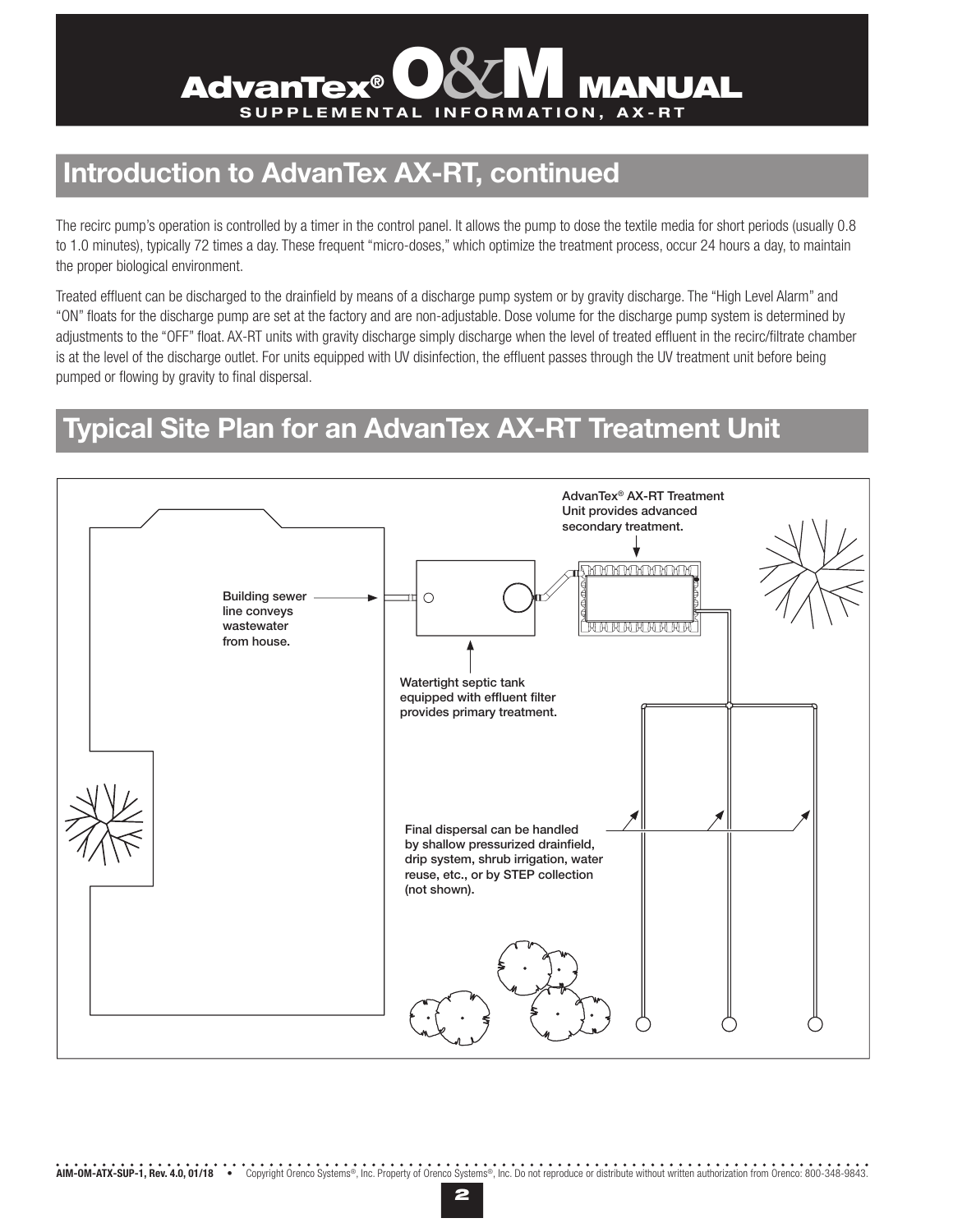# **AdvanTex<sup>®</sup> O&M MANUAL**

# **AdvanTex O&M Manual: Changes Specific to the AX-RT**

The following shows AX-RT-specific information not found in Parts 1 and 2 of the *AdvanTex® O&M Manual* that are relevant to operating and maintaining the AdvanTex AX-RT Treatment Unit. Use the general information found in the *O&M Manual* along with this information to start up and properly service AX-RT systems.

### **Start-Up Checklist Changes Primary Treatment**

**Note:** *All pumping equipment is contained in the AX-RT unit. Substitute the checklist item below for the checklist items in the "Process Tank Pumping Equipment" and "Process Tank Pumping System" sections.*

#### Septic Tank

 $\Box$  Biotube<sup>®</sup> filter installed correctly on the septic tank outlet.

**Note:** *There is no recirculating splitter valve (RSV) or separate discharge basin in an AX-RT system. Floats in the recirculation pump system are set at the factory for correct performance. Do not adjust the floats in the recirculation pump system. Substitute the checklist items below for the checklist items in the "Secondary Treatment" section.* 

#### **Secondary Treatment**  AX-RT Unit

 $\Box$  AX-RT unit installed level.

 $\Box$  All piping properly covered and compacted.

#### Ventilation System

 $\Box$  Passive air vent on AX-RT unit properly installed.

#### Recirculation Pump System

 $\Box$  Floats operate properly.

 $\Box$  Pump plumbing connected correctly to manifold.

#### Recirculation Pump System Operation

 $\Box$  Pump operates in "Manual."

 $\Box$  Pump operates in "Automatic."

 $\Box$  Pump run amps:

 $\Box$  Pump rest volts:  $\Box$  run volts:

#### AX-RT Filter Operation

 $\Box$  Complete, square spray square pattern with full coverage of sheets

#### AX-RT Discharge Unit (pump discharge only)

- $\Box$  Floats operate properly.
- $\Box$  Pump discharge plumbing connected correctly.

 $\Box$  "Off" float adjusted for correct discharge dose to dispersal.

### **Setting Timers for New Systems**

Initial timer settings for an AX-RT should be established based upon expected average daily flows and a recirculation ratio of 4:1 (filter recirculation ratio). Table 1 provides recommended timer settings. If flows vary significantly from expected flows, timer settings should be adjusted accordingly. Contact Orenco for more information.

#### **Table 1. Recommended Timer Settings for New Systems**

| <b>Models</b><br><b>AX20-RT,</b><br>AX20-RTUV | Number of<br><b>Residents</b>        | <b>Time On</b><br><b>Setting</b><br>Min (Sec) | <b>Avg Daily</b><br>Flow, gpd<br>(L/day) | <b>Time Off</b><br><b>Setting</b><br><b>Min</b> |
|-----------------------------------------------|--------------------------------------|-----------------------------------------------|------------------------------------------|-------------------------------------------------|
|                                               | $\overline{c}$                       | 0.8(48)                                       | 100 (379)                                | 36.1                                            |
|                                               | 3                                    | 0.8(48)                                       | 150 (568)                                | 23.8                                            |
|                                               | 4                                    | 0.8(48)                                       | 200 (757)                                | 17.6                                            |
|                                               | 5                                    | 0.8(48)                                       | 250 (946)                                | 13.9                                            |
|                                               | 6                                    | 0.8(48)                                       | 300 (1136)                               | 11.5                                            |
|                                               | $\overline{7}$                       | 0.8(48)                                       | 350 (1325)                               | 9.7                                             |
|                                               | 8                                    | 0.8(48)                                       | 400 (1514)                               | 8.4                                             |
| <b>Model</b><br><b>AX25-RT</b>                | <b>Number of</b><br><b>Residents</b> | <b>Time On</b><br><b>Setting</b><br>Min (Sec) | <b>Avg Daily</b><br>Flow, gpd<br>(L/day) | <b>Time Off</b><br><b>Setting</b><br><b>Min</b> |
|                                               | $\overline{2}$                       | 0.7(42)                                       | 100 (379)                                | 47.7                                            |
|                                               | 3                                    | 0.7(42)                                       | 150 (568)                                | 31.6                                            |
|                                               | 4                                    | 0.7(42)                                       | 200 (757)                                | 23.5                                            |
|                                               | 5                                    | 0.7(42)                                       | 250 (946)                                | 18.7                                            |
|                                               | 6                                    | 0.7(42)                                       | 300 (1136)                               | 15.4                                            |
|                                               | 7                                    | 0.7(42)                                       | 350 (1325)                               | 13.1                                            |
|                                               | 8                                    | 0.7(42)                                       | 400 (1514)                               | 11.4                                            |
|                                               | 9                                    | 0.7(42)                                       | 450 (1703)                               | 10.1                                            |
|                                               | 10                                   | 0.7(42)                                       | 500 (1893)                               | 9.0                                             |
|                                               | 11                                   | 0.7(42)                                       | 550 (2082)                               | 8.1                                             |
|                                               | 12                                   | 0.7(42)                                       | 600 (2271)                               | 7.4                                             |

*• Assumes water usage of 50 gal. (190 L) per person per day and a return recirculation ratio of 3:1. (Filter recirculation ratio of 4:1.)*

*• Override OFF cycle time is set at one-half of the OFF cycle time. Override ON cycle time is set the same as the ON cycle time.*